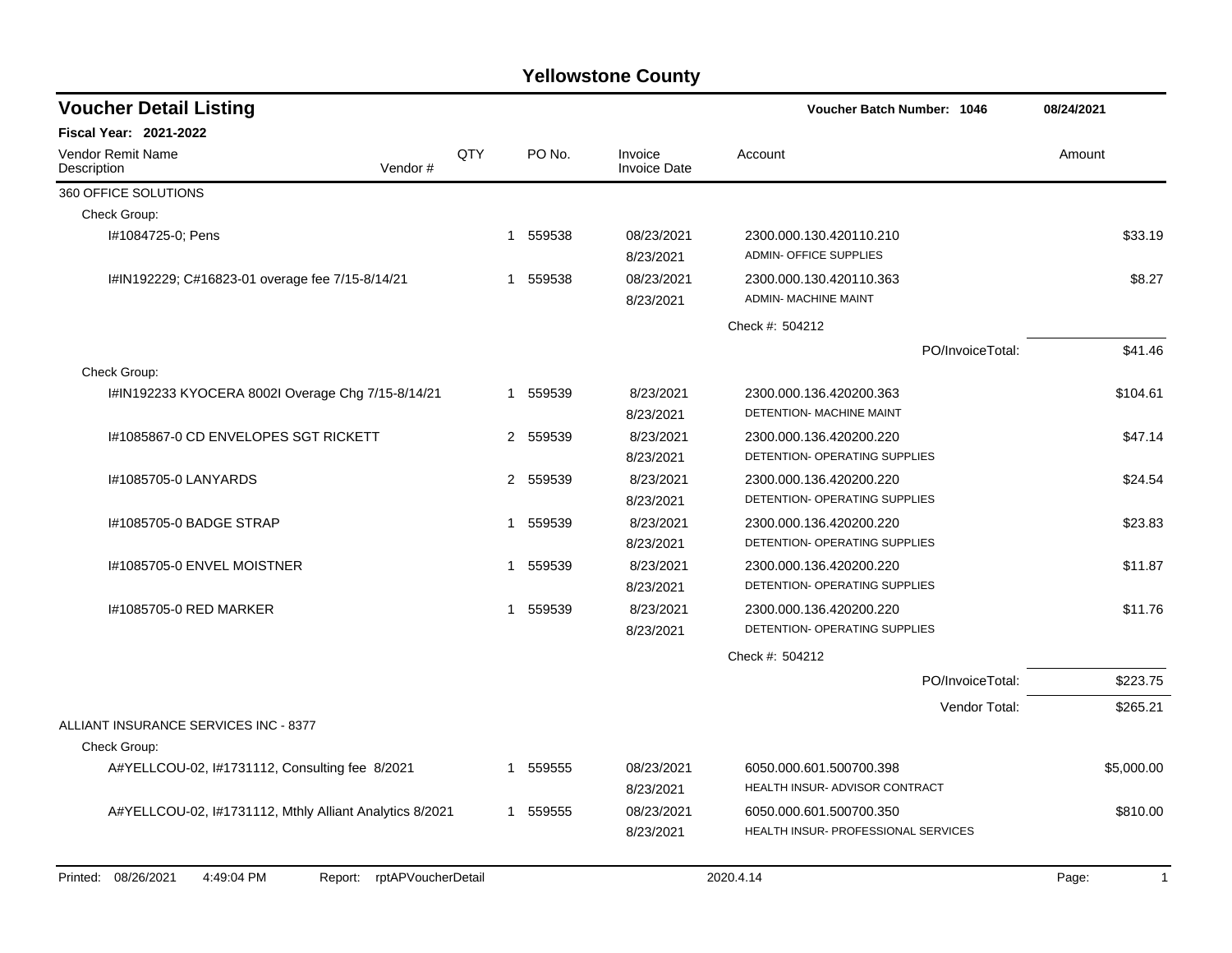| <b>Yellowstone County</b> |  |
|---------------------------|--|
|---------------------------|--|

| <b>Voucher Detail Listing</b>           |                            |     |                        |                                | <b>Voucher Batch Number: 1046</b>                  |                  | 08/24/2021              |  |
|-----------------------------------------|----------------------------|-----|------------------------|--------------------------------|----------------------------------------------------|------------------|-------------------------|--|
| Fiscal Year: 2021-2022                  |                            |     |                        |                                |                                                    |                  |                         |  |
| Vendor Remit Name<br>Description        | Vendor#                    | QTY | PO No.                 | Invoice<br><b>Invoice Date</b> | Account                                            |                  | Amount                  |  |
|                                         |                            |     |                        |                                | Check #: 504213                                    |                  |                         |  |
|                                         |                            |     |                        |                                |                                                    | PO/InvoiceTotal: | \$5,810.00              |  |
|                                         |                            |     |                        |                                |                                                    | Vendor Total:    | \$5,810.00              |  |
| ANGEL LIND'S DAIRY INC<br>Check Group:  |                            |     |                        |                                |                                                    |                  |                         |  |
| I#8011485 A#YOUTHS Dairy                |                            |     | 559535<br>1            | 08/23/2021<br>8/23/2021        | 2399.000.235.420250.223<br>YSC-FOOD                |                  | \$124.86                |  |
| I#8011525 A#YOUTHS                      |                            |     | 559535<br>$\mathbf{1}$ | 08/23/2021<br>8/23/2021        | 2399.000.235.420250.223<br>YSC-FOOD                |                  | \$120.64                |  |
|                                         |                            |     |                        |                                | Check #: 504214                                    |                  |                         |  |
|                                         |                            |     |                        |                                |                                                    | PO/InvoiceTotal: | \$245.50                |  |
|                                         |                            |     |                        |                                |                                                    | Vendor Total:    | \$245.50                |  |
| ARCHIE COCHRANE MOTORS<br>Check Group:  | 001410                     |     |                        |                                |                                                    |                  |                         |  |
| I#792051/1; Car #24 new tires           |                            |     | 1 559523               | 08/23/2021<br>8/23/2021        | 2300.000.132.420150.361<br>PATROL- VEHICLE REPAIRS |                  | \$756.84                |  |
| I#792075/1; Car #31 replace tires       |                            |     | 559523<br>1            | 08/23/2021<br>8/23/2021        | 2300.000.132.420150.361<br>PATROL- VEHICLE REPAIRS |                  | \$72.00                 |  |
| I#792160/1; Car #15 tire repair         |                            |     | 559523<br>$\mathbf 1$  | 08/23/2021<br>8/23/2021        | 2300.000.132.420150.361<br>PATROL- VEHICLE REPAIRS |                  | \$16.50                 |  |
| 1#792159/1; Car #13 front & rear brakes |                            |     | 559523<br>$\mathbf{1}$ | 08/23/2021<br>8/23/2021        | 2300.000.132.420150.361<br>PATROL- VEHICLE REPAIRS |                  | \$630.23                |  |
|                                         |                            |     |                        |                                | Check #: 504215                                    |                  |                         |  |
|                                         |                            |     |                        |                                |                                                    | PO/InvoiceTotal: | \$1,475.57              |  |
|                                         |                            |     |                        |                                |                                                    | Vendor Total:    | \$1,475.57              |  |
| <b>AUTO GLASS</b>                       |                            |     |                        |                                |                                                    |                  |                         |  |
| Check Group:                            |                            |     |                        |                                |                                                    |                  |                         |  |
| I#1087866; Car #24 new windshield       |                            |     | 559544<br>1            | 08/23/2021<br>8/23/2021        | 2300.000.132.420150.361<br>PATROL- VEHICLE REPAIRS |                  | \$364.00                |  |
|                                         |                            |     |                        |                                | Check #: 504216                                    |                  |                         |  |
| Printed: 08/26/2021<br>4:49:04 PM       | Report: rptAPVoucherDetail |     |                        |                                | 2020.4.14                                          |                  | $\overline{2}$<br>Page: |  |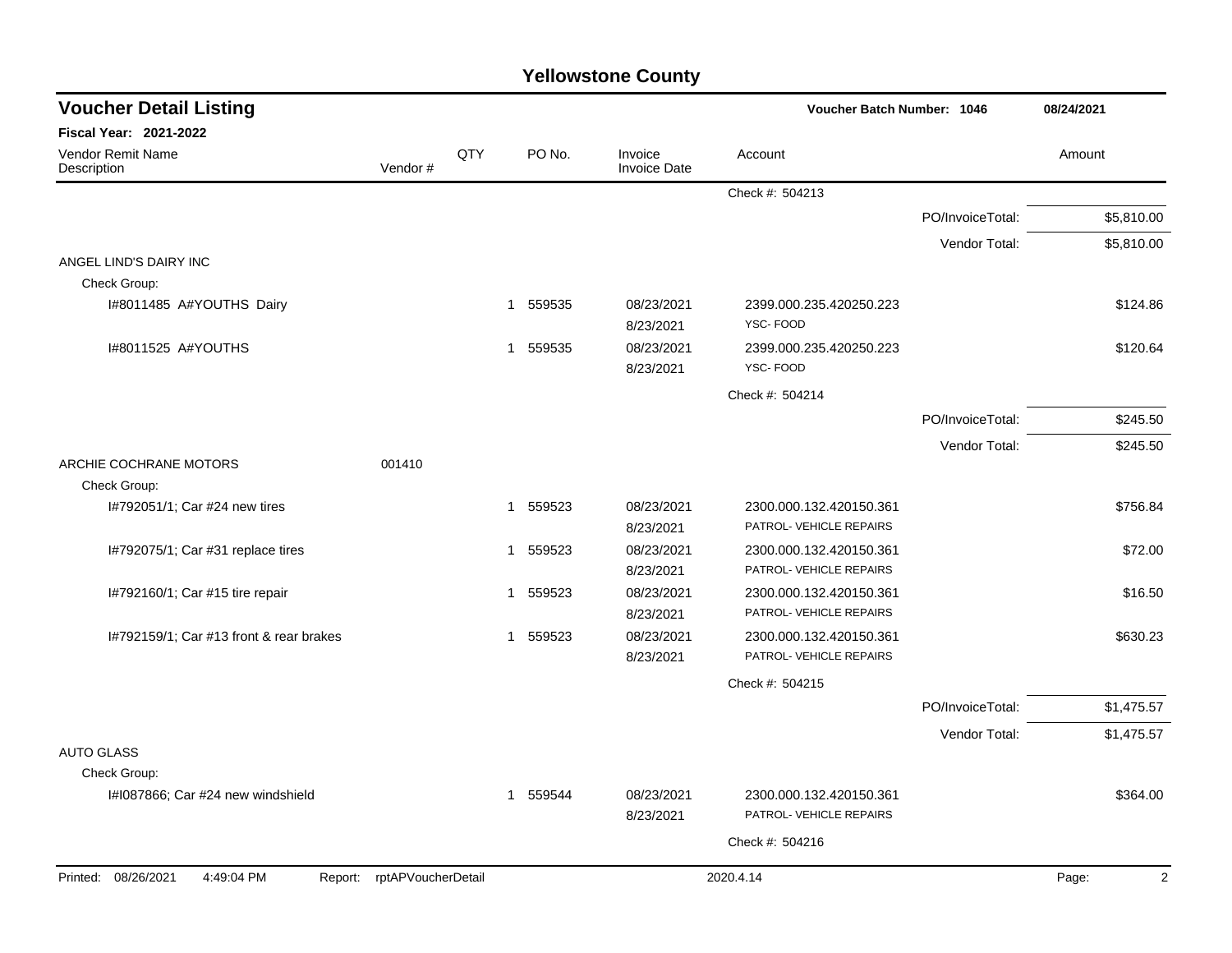| <b>Voucher Detail Listing</b>                                            |                    |     |                        |                                | Voucher Batch Number: 1046                                   |                  | 08/24/2021 |
|--------------------------------------------------------------------------|--------------------|-----|------------------------|--------------------------------|--------------------------------------------------------------|------------------|------------|
| Fiscal Year: 2021-2022                                                   |                    |     |                        |                                |                                                              |                  |            |
| Vendor Remit Name<br>Description                                         | Vendor#            | QTY | PO No.                 | Invoice<br><b>Invoice Date</b> | Account                                                      |                  | Amount     |
|                                                                          |                    |     |                        |                                |                                                              | PO/InvoiceTotal: | \$364.00   |
|                                                                          |                    |     |                        |                                |                                                              | Vendor Total:    | \$364.00   |
| <b>BIG SKY COMMUNICATIONS</b><br>038208                                  |                    |     |                        |                                |                                                              |                  |            |
| Check Group:                                                             |                    |     |                        |                                |                                                              |                  |            |
| I#82887; Plantronics Savi 7220                                           |                    |     | 559529<br>$\mathbf{1}$ | 08/23/2021<br>8/23/2021        | 2300.000.136.420200.345<br>DETENTION- TELEPHONE & TECHNOLOGY |                  | \$210.00   |
|                                                                          |                    |     |                        |                                | Check #: 504217                                              |                  |            |
|                                                                          |                    |     |                        |                                |                                                              | PO/InvoiceTotal: | \$210.00   |
|                                                                          |                    |     |                        |                                |                                                              | Vendor Total:    | \$210.00   |
| BLUE KNIGHT SECURITY LLC                                                 |                    |     |                        |                                |                                                              |                  |            |
| Check Group:                                                             |                    |     |                        |                                |                                                              |                  |            |
| I#2274; Extradition from TN to YCDF (B.M.)                               |                    |     | 1 559551               | 08/23/2021<br>8/23/2021        | 2300.000.136.420200.310<br>DETENTION- PRISONER TRANSPORT     |                  | \$3,725.00 |
|                                                                          |                    |     |                        |                                | Check #: 504218                                              |                  |            |
|                                                                          |                    |     |                        |                                |                                                              | PO/InvoiceTotal: | \$3,725.00 |
|                                                                          |                    |     |                        |                                |                                                              | Vendor Total:    | \$3,725.00 |
| BOYD, NADINE<br>040536                                                   |                    |     |                        |                                |                                                              |                  |            |
| Check Group:<br>08/18/2021; Staff Meeting; Clerks/Judges - Blues Bar-B-Q |                    |     | 559553<br>1            | 08/23/2021                     | 1000.000.121.410340.380                                      |                  | \$212.00   |
|                                                                          |                    |     |                        | 8/23/2021                      | <b>JP-TRAINING</b>                                           |                  |            |
|                                                                          |                    |     |                        |                                | Check #: 504219                                              |                  |            |
|                                                                          |                    |     |                        |                                |                                                              | PO/InvoiceTotal: | \$212.00   |
|                                                                          |                    |     |                        |                                |                                                              | Vendor Total:    | \$212.00   |
| BROWN'S AUTO SERVICE INC<br>034065                                       |                    |     |                        |                                |                                                              |                  |            |
| Check Group:<br>I#156794; Car #15 transmission svc.                      |                    |     |                        |                                |                                                              |                  |            |
|                                                                          |                    |     | 1 559528               | 08/23/2021<br>8/23/2021        | 2300.000.132.420150.361<br>PATROL- VEHICLE REPAIRS           |                  | \$306.08   |
|                                                                          |                    |     |                        |                                | Check #: 504220                                              |                  |            |
|                                                                          |                    |     |                        |                                |                                                              | PO/InvoiceTotal: | \$306.08   |
| Printed: 08/26/2021<br>4:49:04 PM<br>Report:                             | rptAPVoucherDetail |     |                        |                                | 2020.4.14                                                    |                  | 3<br>Page: |
|                                                                          |                    |     |                        |                                |                                                              |                  |            |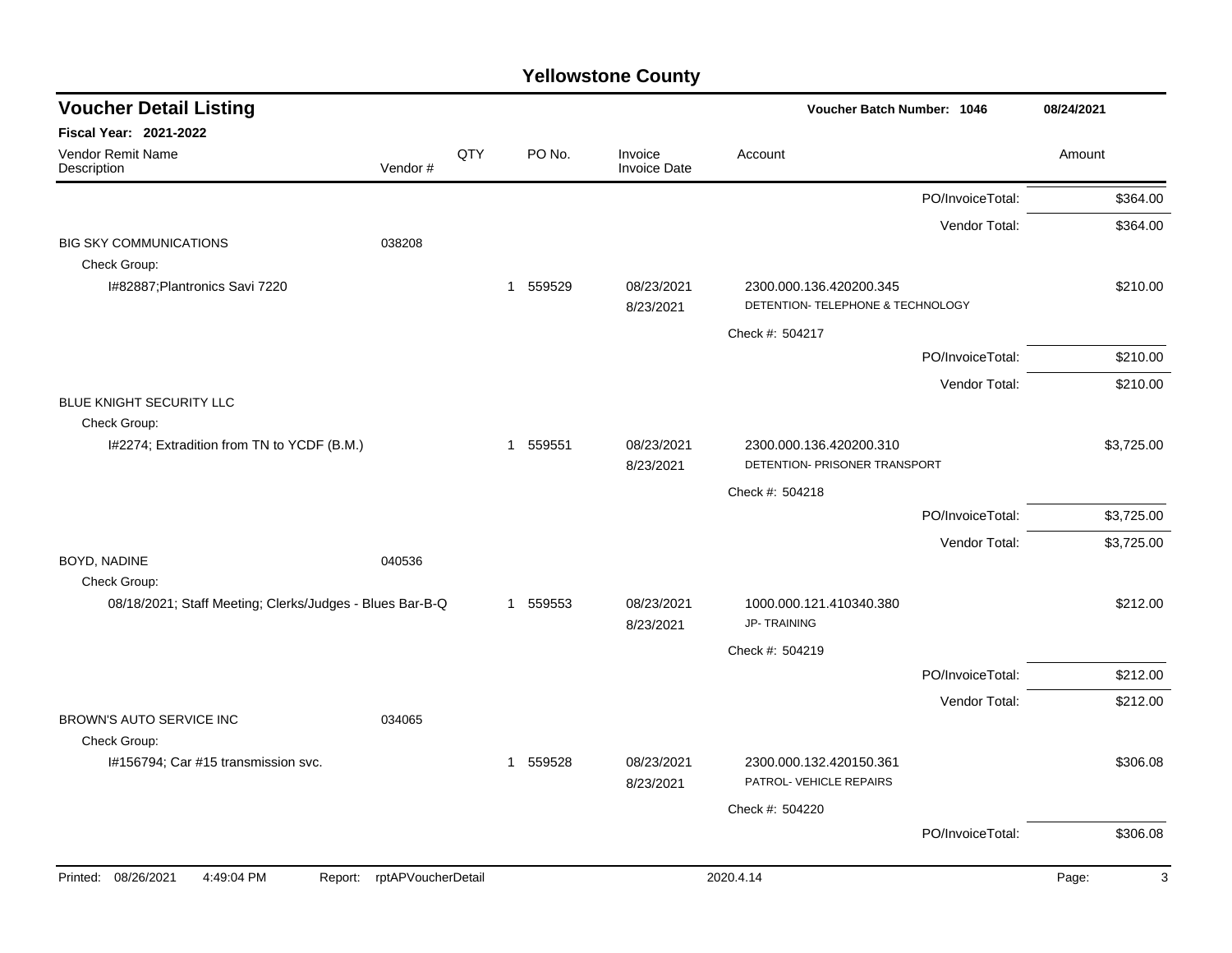| <b>Voucher Detail Listing</b>                                                                                                                     |                               |     |            |                                | Voucher Batch Number: 1046                               |                  | 08/24/2021 |                |
|---------------------------------------------------------------------------------------------------------------------------------------------------|-------------------------------|-----|------------|--------------------------------|----------------------------------------------------------|------------------|------------|----------------|
| <b>Fiscal Year: 2021-2022</b>                                                                                                                     |                               |     |            |                                |                                                          |                  |            |                |
| Vendor Remit Name<br>Description                                                                                                                  | Vendor#                       | QTY | PO No.     | Invoice<br><b>Invoice Date</b> | Account                                                  |                  | Amount     |                |
|                                                                                                                                                   |                               |     |            |                                |                                                          | Vendor Total:    |            | \$306.08       |
| CHARTER COMMUNICATIONS.                                                                                                                           |                               |     |            |                                |                                                          |                  |            |                |
| Check Group:                                                                                                                                      |                               |     |            |                                |                                                          |                  |            |                |
| A#8313200012088374 l#2088374081521; Internet svc.<br>8/15/21                                                                                      |                               |     | 1 559540   | 08/23/2021                     | 2300.000.126.420800.345                                  |                  |            | \$109.99       |
|                                                                                                                                                   |                               |     |            | 8/23/2021                      | CORONER- TELEPHONE & TECHNOLOGY                          |                  |            |                |
|                                                                                                                                                   |                               |     |            |                                | Check #: 504221                                          |                  |            |                |
|                                                                                                                                                   |                               |     |            |                                |                                                          | PO/InvoiceTotal: |            | \$109.99       |
|                                                                                                                                                   |                               |     |            |                                |                                                          | Vendor Total:    |            | \$109.99       |
| CREATIVE PRODUCT SOURCE INC                                                                                                                       |                               |     |            |                                |                                                          |                  |            |                |
| Check Group:                                                                                                                                      |                               |     |            |                                |                                                          |                  |            |                |
| I#CPI090960 PROPERTY BAGS 10X12                                                                                                                   |                               |     | 500 559546 | 08/23/2021<br>8/23/2021        | 2300.000.136.420200.220<br>DETENTION- OPERATING SUPPLIES |                  |            | \$267.99       |
|                                                                                                                                                   |                               |     |            |                                | Check #: 504222                                          |                  |            |                |
|                                                                                                                                                   |                               |     |            |                                |                                                          | PO/InvoiceTotal: |            | \$267.99       |
|                                                                                                                                                   |                               |     |            |                                |                                                          | Vendor Total:    |            | \$267.99       |
| <b>ECONOPRINT</b>                                                                                                                                 |                               |     |            |                                |                                                          |                  |            |                |
| Check Group:                                                                                                                                      |                               |     |            |                                |                                                          |                  |            |                |
| I#309540; CCW application forms                                                                                                                   |                               |     | 1 559542   | 08/23/2021<br>8/23/2021        | 2300.000.131.420140.202<br>DETECTIVES- EXPENSE OF INVEST |                  |            | \$945.62       |
|                                                                                                                                                   |                               |     |            |                                | Check #: 504223                                          |                  |            |                |
|                                                                                                                                                   |                               |     |            |                                |                                                          | PO/InvoiceTotal: |            | \$945.62       |
|                                                                                                                                                   |                               |     |            |                                |                                                          | Vendor Total:    |            | \$945.62       |
| ELK RIVER LAW OFFICES                                                                                                                             | 041793                        |     |            |                                |                                                          |                  |            |                |
| Check Group:                                                                                                                                      |                               |     |            |                                |                                                          |                  |            |                |
| Writ DV 18 845<br>#21001263 NEEFCU v. Becker Ck. #32518150<br>\$350.00/#32650106 \$350.00 - Denny Menholt Frontier<br><b>Chevrolet A101-95652</b> |                               |     | 1 559531   | 08/23/2021                     | 7151.000.000.021250.000                                  |                  |            | \$700.00       |
|                                                                                                                                                   |                               |     |            | 8/23/2021                      | SHERIFF WRITS & NOTICES DUE TO OTHERS                    |                  |            |                |
|                                                                                                                                                   |                               |     |            |                                | Check #: 504224                                          |                  |            |                |
|                                                                                                                                                   |                               |     |            |                                |                                                          |                  |            |                |
| 08/26/2021<br>4:49:04 PM<br>Printed:                                                                                                              | rptAPVoucherDetail<br>Report: |     |            |                                | 2020.4.14                                                |                  | Page:      | $\overline{4}$ |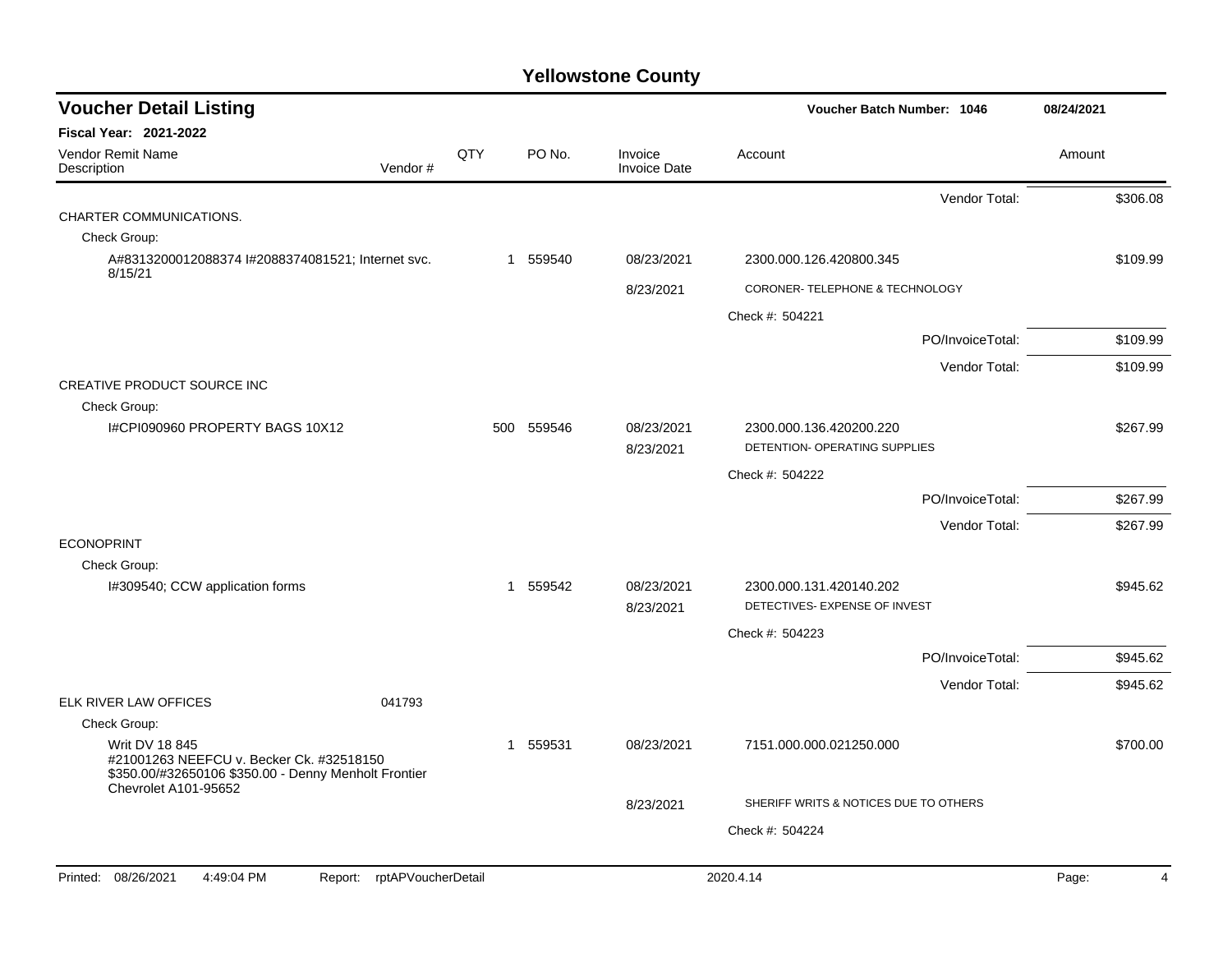| <b>Voucher Detail Listing</b>     |                            |     |          |                                | Voucher Batch Number: 1046                                     |                  | 08/24/2021 |  |
|-----------------------------------|----------------------------|-----|----------|--------------------------------|----------------------------------------------------------------|------------------|------------|--|
| <b>Fiscal Year: 2021-2022</b>     |                            |     |          |                                |                                                                |                  |            |  |
| Vendor Remit Name<br>Description  | Vendor#                    | QTY | PO No.   | Invoice<br><b>Invoice Date</b> | Account                                                        |                  | Amount     |  |
|                                   |                            |     |          |                                |                                                                | PO/InvoiceTotal: | \$700.00   |  |
|                                   |                            |     |          |                                |                                                                | Vendor Total:    | \$700.00   |  |
| <b>GUARDIAN TAX MT LLC</b>        |                            |     |          |                                |                                                                |                  |            |  |
| Check Group:                      |                            |     |          |                                |                                                                |                  |            |  |
| A05222 Redemption (238)           |                            |     | 1 559545 | 08/23/2021<br>8/23/2021        | 7150.000.000.021250.000<br>REDEMPTION DUE TO OTHERS            |                  | \$1,456.93 |  |
|                                   |                            |     |          |                                | Check #: 504225                                                |                  |            |  |
|                                   |                            |     |          |                                |                                                                | PO/InvoiceTotal: | \$1,456.93 |  |
|                                   |                            |     |          |                                |                                                                | Vendor Total:    | \$1,456.93 |  |
| HART, DAVIS                       |                            |     |          |                                |                                                                |                  |            |  |
| Check Group:                      |                            |     |          |                                |                                                                |                  |            |  |
| A19183 Redemption (239)           |                            |     | 1 559552 | 08/23/2021<br>8/23/2021        | 7150.000.000.021250.000<br>REDEMPTION DUE TO OTHERS            |                  | \$2,235.36 |  |
|                                   |                            |     |          |                                | Check #: 504226                                                |                  |            |  |
|                                   |                            |     |          |                                |                                                                | PO/InvoiceTotal: | \$2,235.36 |  |
|                                   |                            |     |          |                                |                                                                |                  |            |  |
| <b>KELLEY CONNECT</b>             |                            |     |          |                                |                                                                | Vendor Total:    | \$2,235.36 |  |
| Check Group:                      |                            |     |          |                                |                                                                |                  |            |  |
| I#IN883918 TOSHIBA COPIER MAINT   |                            |     | 1 559547 | 08/23/2021                     | 1000.000.113.410540.362                                        |                  | \$69.16    |  |
|                                   |                            |     |          | 8/23/2021                      | TREASURER- MAINT & REPAIRS                                     |                  |            |  |
|                                   |                            |     |          |                                | Check #: 504227                                                |                  |            |  |
|                                   |                            |     |          |                                |                                                                | PO/InvoiceTotal: | \$69.16    |  |
| MAURITZSON, MARK W                |                            |     |          |                                |                                                                | Vendor Total:    | \$69.16    |  |
| Check Group:                      |                            |     |          |                                |                                                                |                  |            |  |
| 2019 RE TAX REFUND D06419         |                            |     | 1 559550 | 08/23/2021<br>8/23/2021        | 7920.000.000.021100.000<br>REFUND REVOLVING DUE TO OTHER FUNDS |                  | \$804.72   |  |
|                                   |                            |     |          |                                | Check #: 504228                                                |                  |            |  |
|                                   |                            |     |          |                                |                                                                | PO/InvoiceTotal: | \$804.72   |  |
|                                   |                            |     |          |                                |                                                                |                  |            |  |
| Printed: 08/26/2021<br>4:49:04 PM | Report: rptAPVoucherDetail |     |          |                                | 2020.4.14                                                      |                  | Page:<br>5 |  |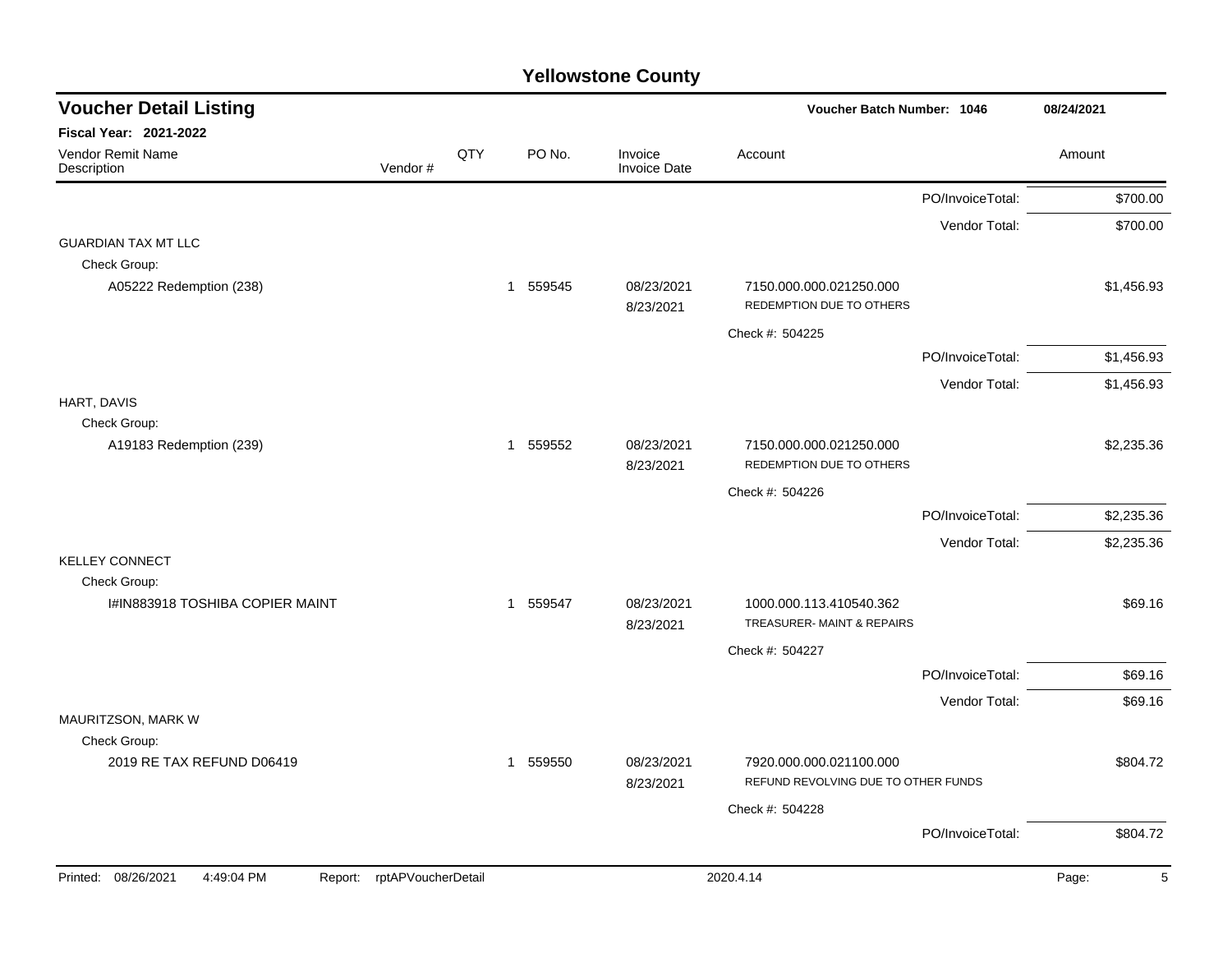| <b>Voucher Detail Listing</b>                                                                          |     |                        |                                | Voucher Batch Number: 1046                               |                  |            |  |
|--------------------------------------------------------------------------------------------------------|-----|------------------------|--------------------------------|----------------------------------------------------------|------------------|------------|--|
| <b>Fiscal Year: 2021-2022</b>                                                                          |     |                        |                                |                                                          |                  |            |  |
| Vendor Remit Name<br>Vendor#<br>Description                                                            | QTY | PO No.                 | Invoice<br><b>Invoice Date</b> | Account                                                  |                  | Amount     |  |
|                                                                                                        |     |                        |                                |                                                          | Vendor Total:    | \$804.72   |  |
| MPH INDUSTRIES INC                                                                                     |     |                        |                                |                                                          |                  |            |  |
| Check Group:                                                                                           |     |                        |                                |                                                          |                  |            |  |
| I#6015435; Radar unit repair                                                                           |     | 1 559534               | 08/23/2021<br>8/23/2021        | 2300.000.132.420150.362<br>PATROL- MAINT & REPAIRS       |                  | \$276.37   |  |
|                                                                                                        |     |                        |                                | Check #: 504229                                          |                  |            |  |
|                                                                                                        |     |                        |                                |                                                          | PO/InvoiceTotal: | \$276.37   |  |
|                                                                                                        |     |                        |                                |                                                          | Vendor Total:    | \$276.37   |  |
| NEALE, WILLIAM                                                                                         |     |                        |                                |                                                          |                  |            |  |
| Check Group:                                                                                           |     |                        |                                |                                                          |                  |            |  |
| 8/13/21 Fair detail                                                                                    |     | 1 559543               | 08/23/2021                     | 2300.000.132.420195.398                                  |                  | \$60.00    |  |
|                                                                                                        |     |                        | 8/23/2021                      | SHERIFF'S RESERVE- VARIABLE CONTRACT                     |                  |            |  |
| 8/14/21 Fair detail                                                                                    |     | 1 559543               | 08/23/2021                     | 2300.000.132.420195.398                                  |                  | \$60.00    |  |
|                                                                                                        |     |                        | 8/23/2021                      | SHERIFF'S RESERVE- VARIABLE CONTRACT                     |                  |            |  |
|                                                                                                        |     |                        |                                | Check #: 504230                                          |                  |            |  |
|                                                                                                        |     |                        |                                |                                                          | PO/InvoiceTotal: | \$120.00   |  |
|                                                                                                        |     |                        |                                |                                                          | Vendor Total:    | \$120.00   |  |
| PARIS, DAN<br>041196                                                                                   |     |                        |                                |                                                          |                  |            |  |
| Check Group:                                                                                           |     |                        |                                |                                                          |                  |            |  |
| Reimburse prurchase - disinfecting wipes                                                               |     | 559520<br>$\mathbf{1}$ | 08/23/2021<br>8/23/2021        | 2300.000.130.420110.210<br><b>ADMIN- OFFICE SUPPLIES</b> |                  | \$71.75    |  |
|                                                                                                        |     |                        |                                | Check #: 504231                                          |                  |            |  |
|                                                                                                        |     |                        |                                |                                                          | PO/InvoiceTotal: | \$71.75    |  |
|                                                                                                        |     |                        |                                |                                                          | Vendor Total:    | \$71.75    |  |
| PIERCE, ADRIENNE ANNE                                                                                  |     |                        |                                |                                                          |                  |            |  |
| Check Group:                                                                                           |     |                        |                                |                                                          |                  |            |  |
| <b>Writ DR 18 271</b><br>#21001688 Pierce v. Johnston Ck. #104848 - Hi-Ball<br>Trucking Inc A101-95791 |     | 559549<br>1            | 08/23/2021                     | 7151.000.000.021250.000                                  |                  | \$551.30   |  |
|                                                                                                        |     |                        | 8/23/2021                      | SHERIFF WRITS & NOTICES DUE TO OTHERS                    |                  |            |  |
|                                                                                                        |     |                        |                                | Check #: 504232                                          |                  |            |  |
| Printed: 08/26/2021<br>Report: rptAPVoucherDetail<br>4:49:04 PM                                        |     |                        |                                | 2020.4.14                                                |                  | 6<br>Page: |  |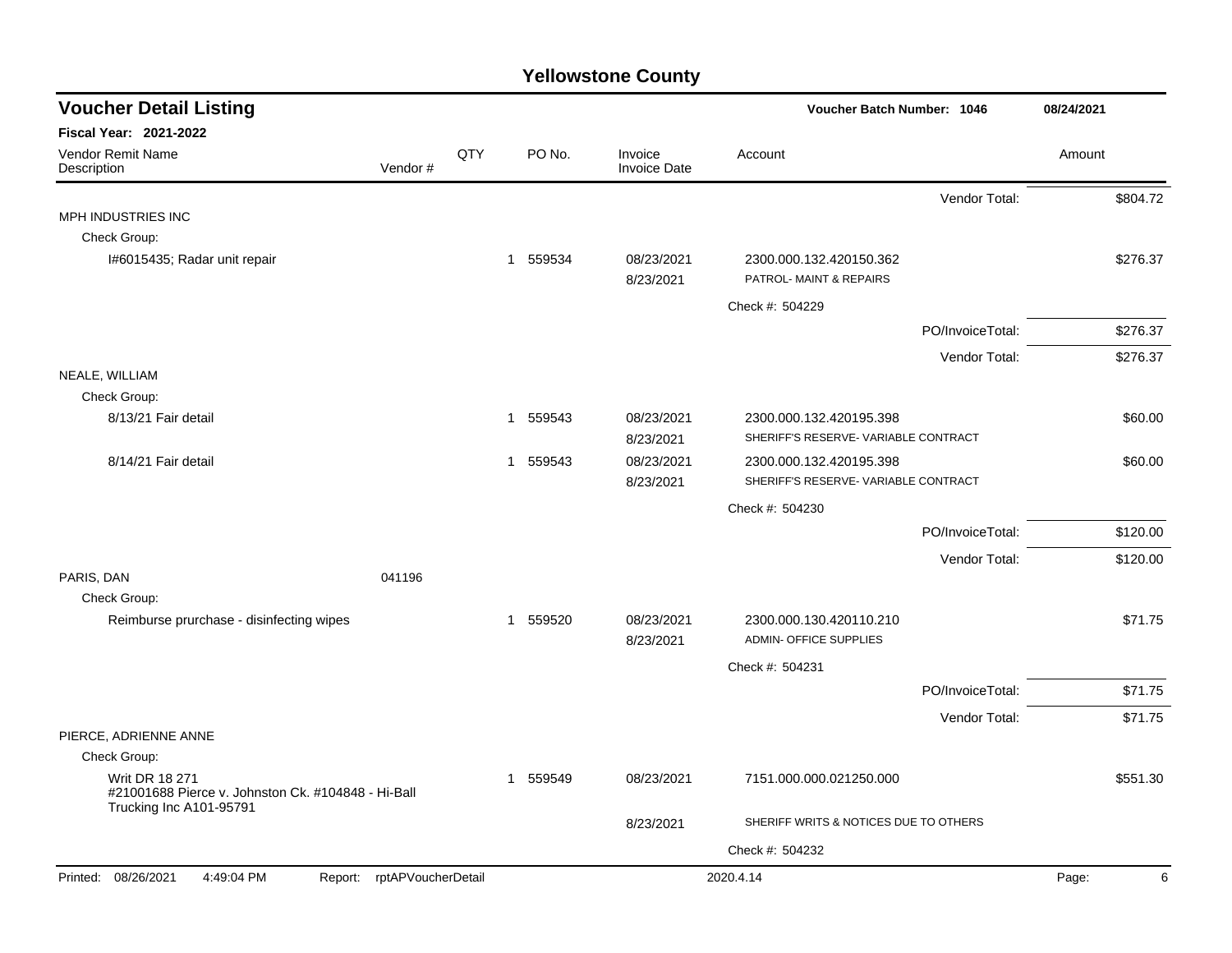| <b>Voucher Detail Listing</b>                                                                                                   |         |     |                |        |                                | Voucher Batch Number: 1046                             |                  | 08/24/2021 |                |
|---------------------------------------------------------------------------------------------------------------------------------|---------|-----|----------------|--------|--------------------------------|--------------------------------------------------------|------------------|------------|----------------|
| <b>Fiscal Year: 2021-2022</b>                                                                                                   |         |     |                |        |                                |                                                        |                  |            |                |
| Vendor Remit Name<br>Description                                                                                                | Vendor# | QTY |                | PO No. | Invoice<br><b>Invoice Date</b> | Account                                                |                  | Amount     |                |
|                                                                                                                                 |         |     |                |        |                                |                                                        | PO/InvoiceTotal: |            | \$551.30       |
|                                                                                                                                 |         |     |                |        |                                |                                                        | Vendor Total:    |            | \$551.30       |
| PIONEER WATER SERVICE                                                                                                           | 041732  |     |                |        |                                |                                                        |                  |            |                |
| Check Group:                                                                                                                    |         |     |                |        |                                |                                                        |                  |            |                |
| A#YELL13810 I#72695; Water load                                                                                                 |         |     | $\mathbf{1}$   | 559530 | 08/23/2021<br>8/23/2021        | 2300.000.132.420155.340<br>TRAINING FACILITY-UTILITIES |                  |            | \$60.00        |
|                                                                                                                                 |         |     |                |        |                                | Check #: 504233                                        |                  |            |                |
|                                                                                                                                 |         |     |                |        |                                |                                                        | PO/InvoiceTotal: |            | \$60.00        |
|                                                                                                                                 |         |     |                |        |                                |                                                        | Vendor Total:    |            | \$60.00        |
| POWELL, MIKE                                                                                                                    | 048174  |     |                |        |                                |                                                        |                  |            |                |
| Check Group:                                                                                                                    |         |     |                |        |                                |                                                        |                  |            |                |
| Pre-Diem for Meals for GeoSpatial Training for dates Aug<br>9-11. Left 5:30 Monday morning and returned 6:00<br>Wednesday night |         |     | 1              | 559521 | 8/23/21                        | 6040.000.400.500300.370                                |                  |            | \$127.00       |
|                                                                                                                                 |         |     |                |        | 8/23/2021                      | <b>GIS-TRAVEL</b>                                      |                  |            |                |
|                                                                                                                                 |         |     |                |        |                                | Check #: 504234                                        |                  |            |                |
|                                                                                                                                 |         |     |                |        |                                |                                                        | PO/InvoiceTotal: |            | \$127.00       |
|                                                                                                                                 |         |     |                |        |                                |                                                        | Vendor Total:    |            | \$127.00       |
| PUBLIC UTILITIES                                                                                                                | 005150  |     |                |        |                                |                                                        |                  |            |                |
| Check Group:                                                                                                                    |         |     |                |        |                                |                                                        |                  |            |                |
| A#241023; Svc. payne bldg. 6/21-7/20/21                                                                                         |         |     | $\overline{1}$ | 559524 | 08/23/2021<br>8/23/2021        | 2300.000.135.420180.342<br><b>MISC-WATER</b>           |                  |            | \$351.85       |
|                                                                                                                                 |         |     |                |        |                                | Check #: 504235                                        |                  |            |                |
|                                                                                                                                 |         |     |                |        |                                |                                                        | PO/InvoiceTotal: |            | \$351.85       |
|                                                                                                                                 |         |     |                |        |                                |                                                        | Vendor Total:    |            | \$351.85       |
| REYNOLDS, JANET                                                                                                                 | 043830  |     |                |        |                                |                                                        |                  |            |                |
| Check Group:                                                                                                                    |         |     |                |        |                                |                                                        |                  |            |                |
| Per-Diem Meals for GeoSpatial Training Services Classes<br>from Aug 9-11. Left at 5:30 Monday and returned 6:00<br>Wed. night   |         |     | 1              | 559533 | 8/23/21                        | 6040.000.400.500300.370                                |                  |            | \$127.00       |
|                                                                                                                                 |         |     |                |        | 8/23/2021                      | <b>GIS-TRAVEL</b>                                      |                  |            |                |
|                                                                                                                                 |         |     |                |        |                                | Check #: 504236                                        |                  |            |                |
| Printed: 08/26/2021<br>4:49:04 PM<br>Report: rptAPVoucherDetail                                                                 |         |     |                |        |                                | 2020.4.14                                              |                  | Page:      | $\overline{7}$ |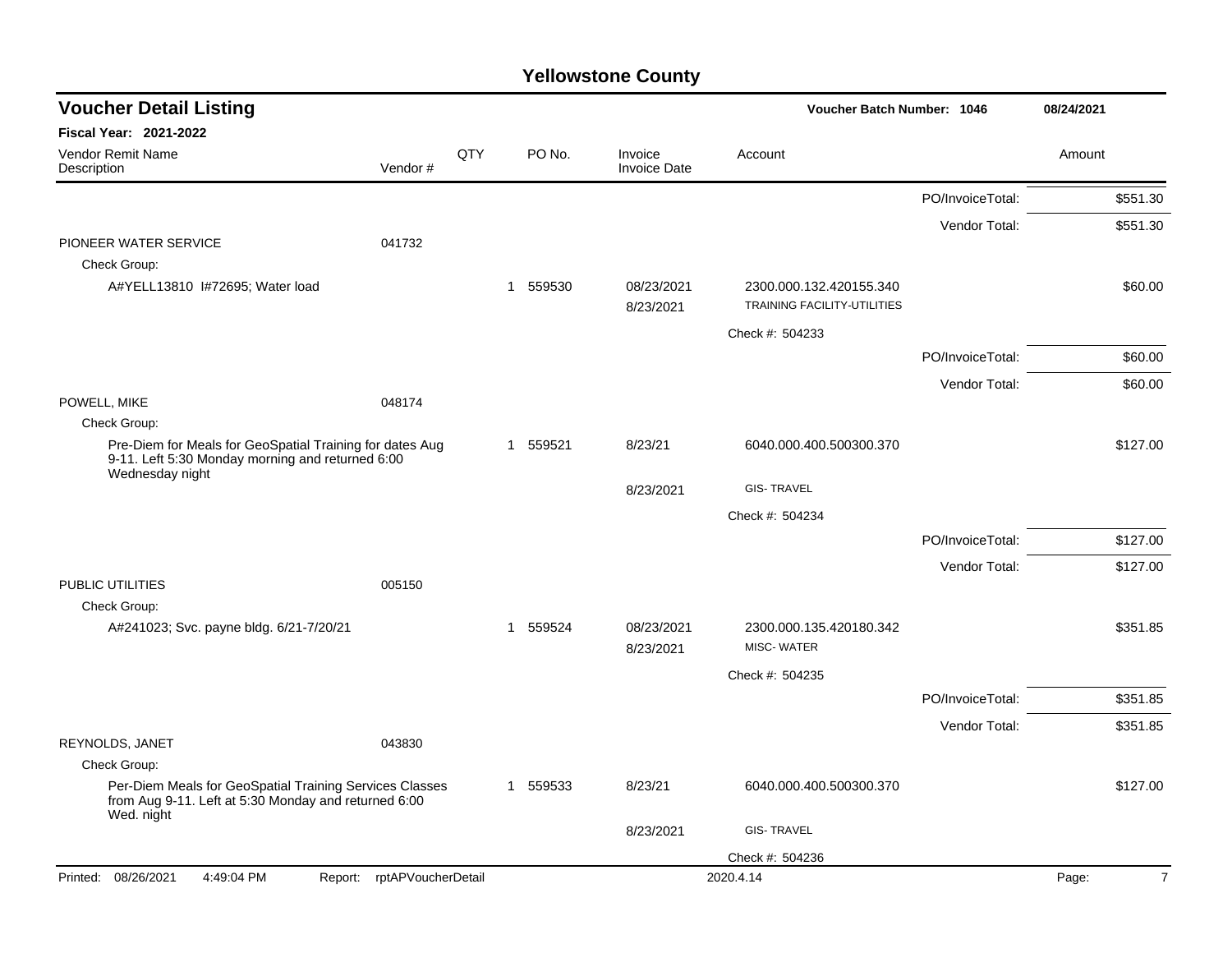| <b>Voucher Detail Listing</b>                                                                  |         |     |                        |                         | <b>Voucher Batch Number: 1046</b>                            |                  | 08/24/2021  |
|------------------------------------------------------------------------------------------------|---------|-----|------------------------|-------------------------|--------------------------------------------------------------|------------------|-------------|
| Fiscal Year: 2021-2022                                                                         |         |     |                        |                         |                                                              |                  |             |
| Vendor Remit Name<br>Description                                                               | Vendor# | QTY | PO No.                 | Invoice<br>Invoice Date | Account                                                      |                  | Amount      |
|                                                                                                |         |     |                        |                         |                                                              | PO/InvoiceTotal: | \$127.00    |
|                                                                                                |         |     |                        |                         |                                                              | Vendor Total:    | \$127.00    |
| SAYE ATTORNEY, PAULA                                                                           |         |     |                        |                         |                                                              |                  |             |
| Check Group:<br><b>Writ DR 17 06</b><br>#21002299 Easley (Saye) v. Easley Ck. #76475 - S Bar S |         |     | 559541<br>-1           | 08/23/2021              | 7151.000.000.021250.000                                      |                  | \$312.17    |
| A101-95792                                                                                     |         |     |                        | 8/23/2021               | SHERIFF WRITS & NOTICES DUE TO OTHERS                        |                  |             |
|                                                                                                |         |     |                        |                         | Check #: 504237                                              |                  |             |
|                                                                                                |         |     |                        |                         |                                                              | PO/InvoiceTotal: | \$312.17    |
|                                                                                                |         |     |                        |                         |                                                              | Vendor Total:    | \$312.17    |
| <b>SCHUTZ FOSS ARCHITECTS</b>                                                                  | 042744  |     |                        |                         |                                                              |                  |             |
| Check Group:                                                                                   |         |     |                        |                         |                                                              |                  |             |
| Proj#2122; Miller Bldg Pay App #1; Provide Historical<br>blueprints                            |         |     | 559532<br>$\mathbf{1}$ | 08/23/2021              | 1000.000.199.411800.397                                      |                  | \$405.00    |
|                                                                                                |         |     |                        | 8/23/2021               | MISC- CONTRACT SERVICES                                      |                  |             |
| Proj#2112 YCDF Psych Interview Remodel Billings                                                |         |     | 559532<br>-1           | 08/23/2021<br>8/23/2021 | 4050.000.599.411200.920<br>GENERAL- CAPITAL OUTLAY/ BUILDING |                  | \$12,160.00 |
|                                                                                                |         |     |                        |                         | Check #: 504238                                              |                  |             |
|                                                                                                |         |     |                        |                         |                                                              | PO/InvoiceTotal: | \$12,565.00 |
| SMITH FUNERAL CHAPEL                                                                           | 005690  |     |                        |                         |                                                              | Vendor Total:    | \$12,565.00 |
| Check Group:                                                                                   |         |     |                        |                         |                                                              |                  |             |
| I#Zimmerman; 8/16/21 removal                                                                   |         |     | 559525<br>$\mathbf 1$  | 08/23/2021<br>8/23/2021 | 2300.000.126.420800.202<br>CORONER- EXPENSE OF INVEST        |                  | \$300.00    |
|                                                                                                |         |     |                        |                         | Check #: 504239                                              |                  |             |
|                                                                                                |         |     |                        |                         |                                                              | PO/InvoiceTotal: | \$300.00    |
|                                                                                                |         |     |                        |                         |                                                              | Vendor Total:    | \$300.00    |
| THE EMBLEM AUTHORITY                                                                           |         |     |                        |                         |                                                              |                  |             |
| Check Group:                                                                                   |         |     |                        |                         |                                                              |                  |             |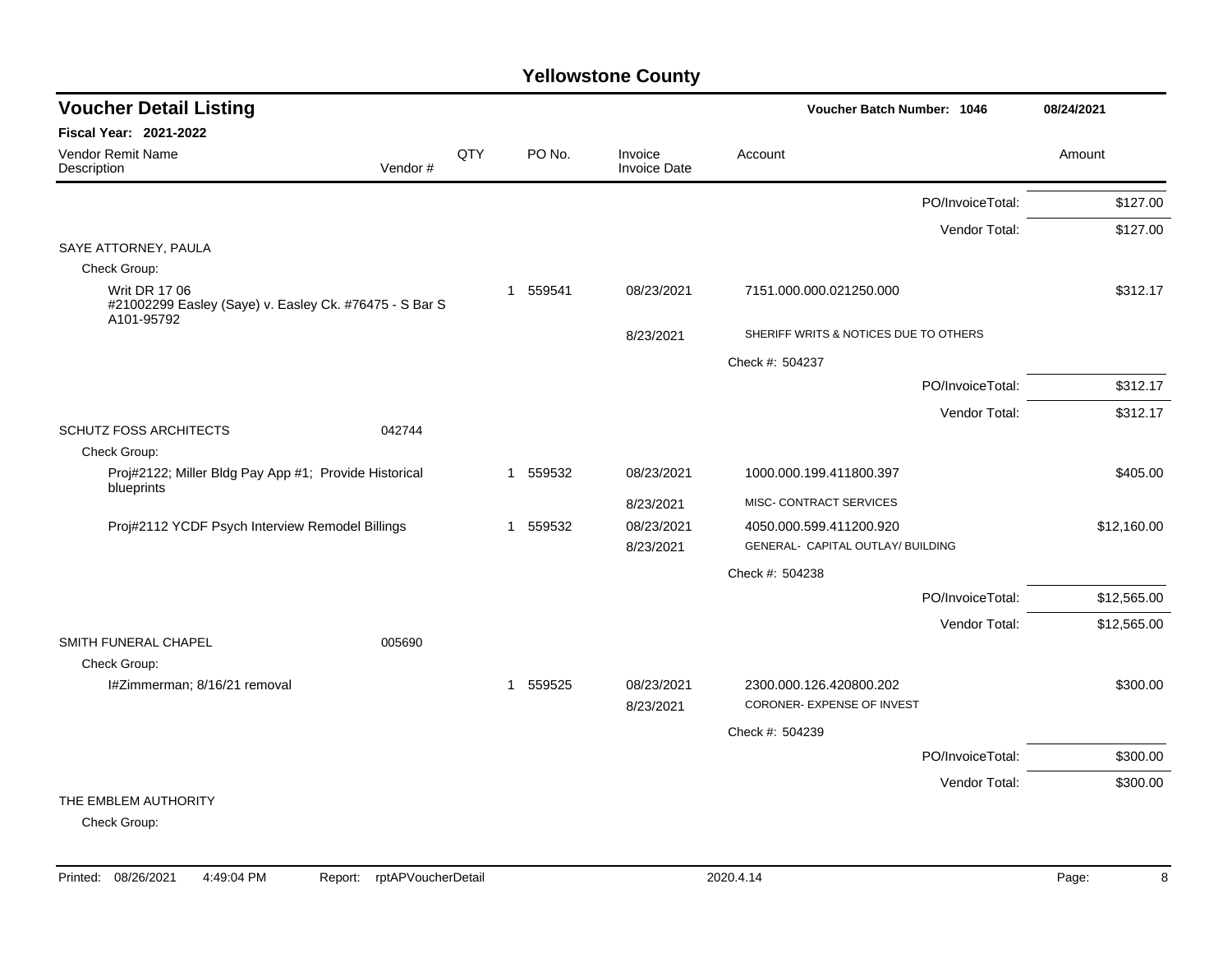### I#36922; Camo shoulder patches 1 1 559548 08/23/2021 2300.000.130.420110.226 5696.00 8/23/2021 ADMIN- CLOTHING & UNIFORMS Check #: 504240 PO/InvoiceTotal: \$696.00 Vendor Total: \$696.00 TYLER TECHNOLOGIES INC Check Group: I#130-122249 ShieldForce License fees new deputies 2 559537 08/23/2021 2300.000.132.420150.368 \$1,600.00 8/23/2021 PATROL- SOFTWARE/HARDWARE MAINT I#130-122249 ShieldForce Maint. 8/1-10/31/21 2 559537 08/23/2021 2300.000.132.420150.368 \$84.94 8/23/2021 PATROL- SOFTWARE/HARDWARE MAINT Check #: 504241 PO/InvoiceTotal: \$1,684.94 Vendor Total: \$1,684.94 US FOODS INC 002926 Check Group: I#4137829 A#94194115 Bleach 1 559522 08/23/2021 2399.000.235.420250.221 \$2.72 8/23/2021 YSC- FOOD SUPPLIES I#4137829 A#94194115 Bleach 1 559522 08/23/2021 2399.000.235.420250.224 \$10.87 8/23/2021 YSC- JANITORIAL SUPPLIES I#4137829 A#94194115 Towels, Floor Cleaner, Detergent, TP 1 559522 08/23/2021 2399.000.235.420250.224 \$188.02 8/23/2021 YSC- JANITORIAL SUPPLIES I#4137829 A#94194115 Food 1 559522 08/23/2021 2399.000.235.420250.223 \$1,503.26 8/23/2021 YSC- FOOD Check #: 504242 PO/InvoiceTotal: \$1,704.87 Vendor Total: \$1,704.87 VERIZON WIRELESS... Check Group: **Voucher Batch Number: Yellowstone County** Vendor Remit Name **Description Voucher Detail Listing Fiscal Year: 2021-2022 1046 08/24/2021** PO No. Invoice Account Amount Amount Amount Amount Vendor # **QTY** Invoice Date

### Printed: 08/26/2021 4:49:04 PM Report: rptAPVoucherDetail 2020.4.14 2020.4.14 Page: 9